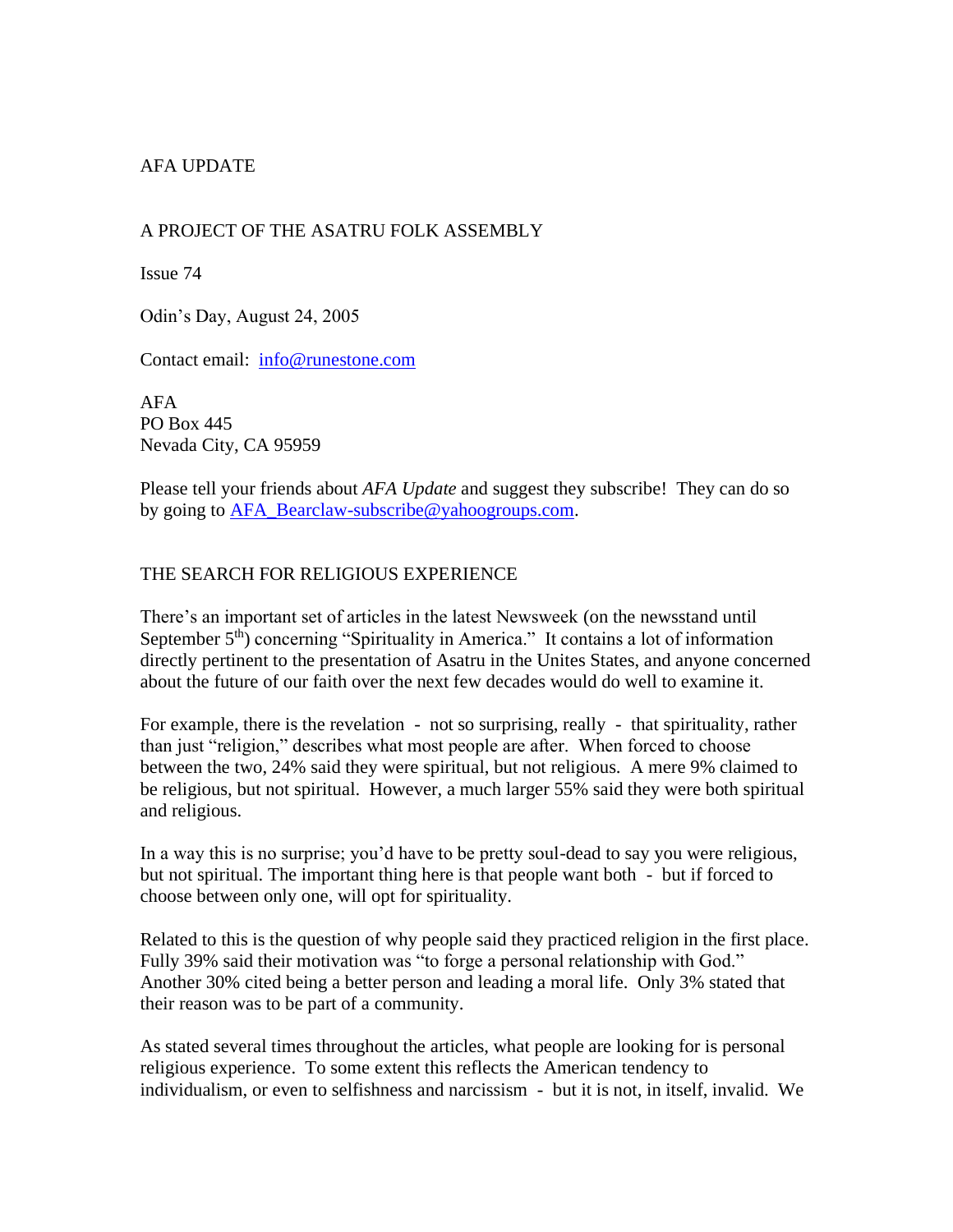who follow Asatru and other ancestral ways balance it with the concerns of the group, of course. For that matter, perhaps it could be said that much of our personal religious experience deals with our connection to the Folk, so there is not necessarily a contradiction between the two.

We have plenty to offer the public in their quest for an individual relationship with the divine, and we need to let the world know. Communing with the Gods, contemplating the Runes, feeling the very pulse of life flowing in the beauty of the natural world, reveling in our connections to our kin and our ancestors - all these are ultimately personal experiences that can transform lives.

To know what we need to stress as we present Asatru to others, we have to know what it is they are looking for. When we can legitimately provide those things - and in this case we can - then we need to showcase those particular aspects of our spirituality.

In the final analysis, our own spiritual richness needs to show in our lives, proving the validity of our Way and making each of us a beacon to bring our people home…to themselves and all they can be.

### WINTER NIGHTS IN THE REDWOODS!

Don't forget! The AFA is hosting its first large gathering in several years, and all AFA members and trusted friends are invited to be there.

This milestone event will happen October 21-23, in a beautiful redwood forest near the picturesque town of Mendocino, on the California coast. There will be plenty of workshops, lectures on leadership, the unveiling of our new "Fundamentals of Asatru" course, an opportunity to meet the Board of Directors, and much more! To top it off, the facilities are outstanding...participants will be housed in cabins, complete with a fireplace and balcony.

Contact us at  $\frac{info@runestone.org}{if}$  for more information!

### WALK FOR THE WOLVES!

The AFA's effort to save the endangered wolves of Norway has entered a new phase! Kimberley has come up with the idea of staging a "Walk for the Wolves" sometime next summer. On the day of the event, people all over the world would walk a predetermined route in their local area with the idea of publicizing the plight of the wolves and raising funds to help preserve Odin's favorite predators.

Kimberley is determined to do this in a big way - to get celebrity supporters, for example. She will need help from biologists, activists, organizers, and just plain people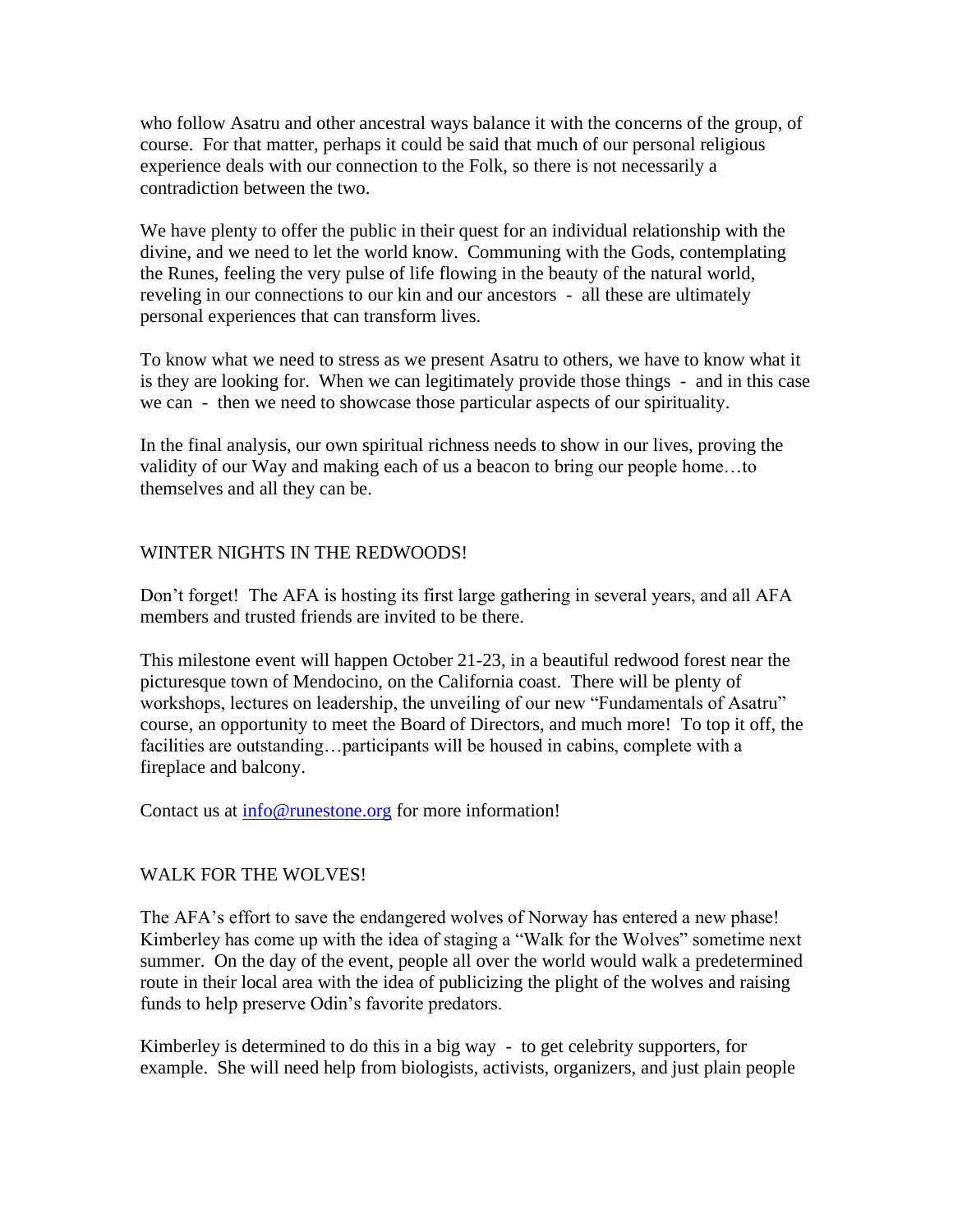who want to help save the wolves. Please drop a line to  $\frac{\text{Kinberley@troi.ws}}{\text{Kimberley@troi.ws}}$  to find out what you can do to help.

In addition, we hope you'll visit our Yahoo group, [http://groups.yahoo.com/group/norwegian\\_wolf/.](http://groups.yahoo.com/group/norwegian_wolf/) Here you'll find updates on the wolf project as well as photos, various files, and other resources.

And if you haven't yet done so, please sign our petition at <http://www.thepetitionsite.com/takeaction/399085910>

## LINKS ON ISSUES THAT MATTER!

In the CD Vision, I described three trends in the world around us that were of key concern to our welfare and the survival of our ancestral Way. These three trends were the degradation of the environment, the threats to indigenous peoples (and especially to our own Eurofolk), and finally the erosion of freedom. All these crises are ultimately spiritual in nature. We have the solutions, in the revival of our ancestral faith!

Here are some links to recent news on these three trends -

Environment -

Sharks facing extinction <http://msnbc.msn.com/id/9039083/>

Alaska melting <http://rense.com/general67/BASK.HTM>

Preservation of peoples -

Efforts to build Hawaiian sovereignty <http://rense.com/general67/hawaii.htm>

Swiss separatists <http://news.independent.co.uk/europe/article307426.ece>

White minorityhood <http://www.iht.com/articles/2005/08/12/news/census.php>

Freedom -

UK ID cards could be used for surveillance system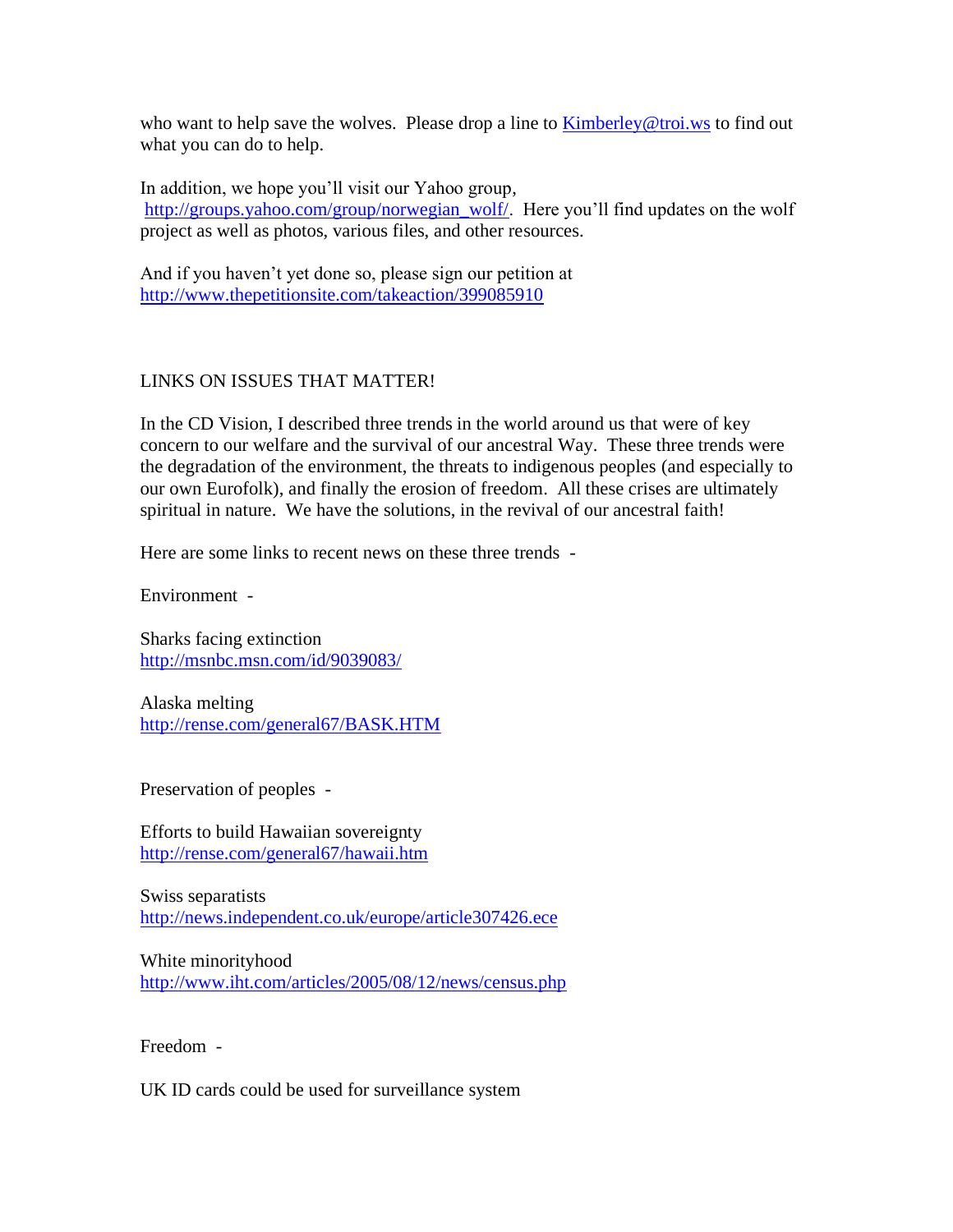### LORE CLASSES

The AFA sponsors twice-monthly classes on Eddic lore in the Sacramento area. Anyone interested in attending can contact us at [info@runestone.org.](mailto:info@runestone.org)

### AFA MEMBERSHIP

The AFA is doing things! We are determined to make a difference, and to do that, we have to grow. In short, we'd like you to consider becoming a member of the Asatru Folk Assembly.

You can find an application form on our web site at [http://www.runestone.org](http://www.runestone.org/) or you can contact us at [info@runestone.org.](mailto:info@runestone.org)

### DONATIONS!

The Asatru Folk Assembly is a 501 c (3) religious organization, and donations to it are tax-deductible. Why give money to the IRS when you can use it to advance the program of the AFA?

### ODIN LIVES!

The groundbreaking radio program Odin Lives! is broadcast every Thursday night at 8 PM Eastern Time on a frequency of 7.415 MHz. This broadcast is repeated the next Tuesday morning at 12:15 AM on the same frequency. You can learn more by going to their web site at [http://www.odinlives.org.](http://www.odinlives.org/)

### IMPORTANT DATES

September 9 - Day of Remembrance for Herman of the Cherusci. Herman learned the art of war under the Romans, then deserted the Imperial eagles to lead his tribe in revolt against the Mediterranean intruders. In the fall of the year 9 CE, he annihilated three legions in the Teutobergerwald, a victory which saved Germania from Roman occupation. Plant an oak tree, eat in a German restaurant, and remember Herman with a glass of fine beer from the Fatherland.